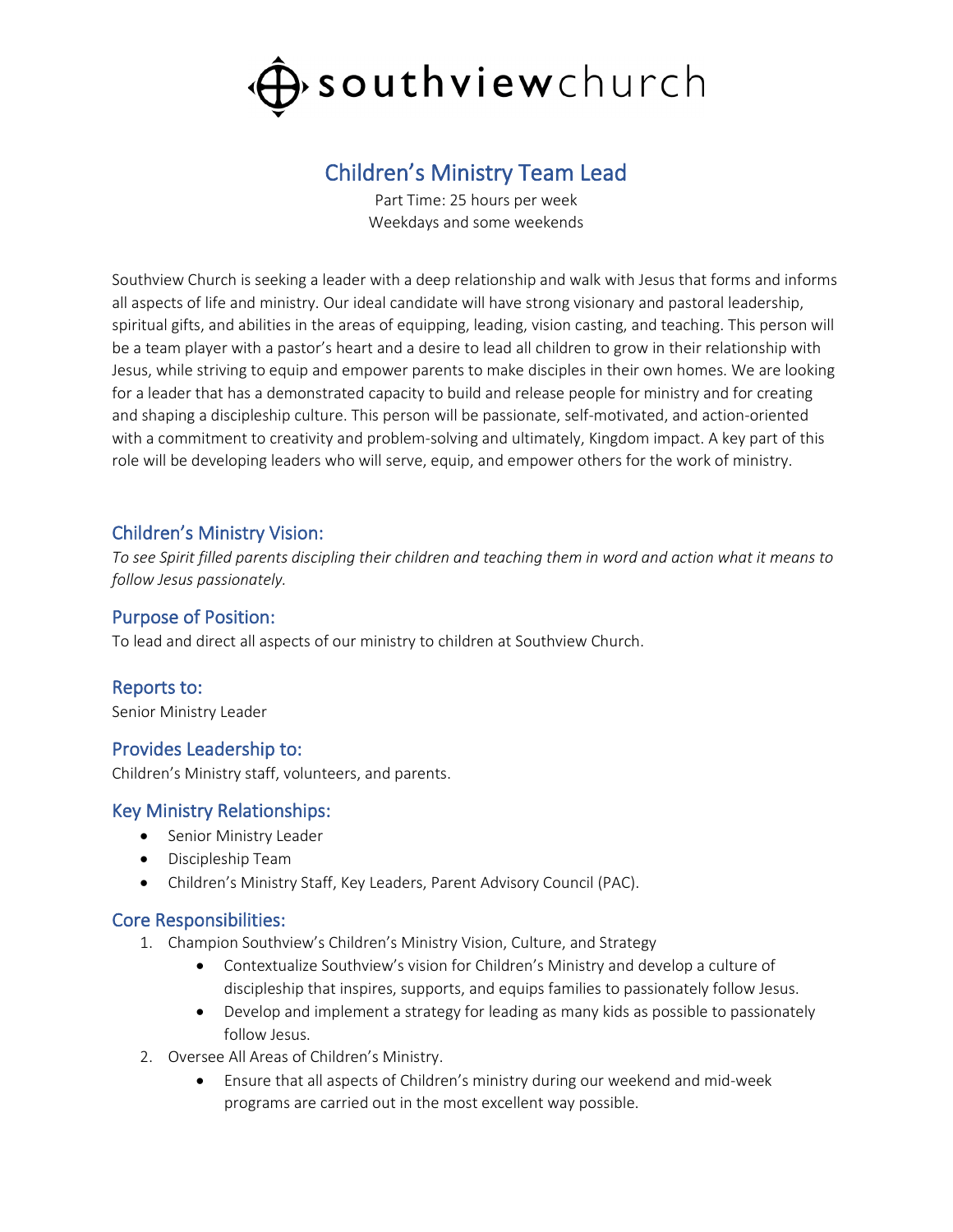# $\rightarrow$  southviewchurch

- Ensure that security, screening, and Safe Ministry Policy in Children's Ministry programs are carried out. This includes the Check In process, Emergency Preparedness, and Identification of Volunteers.
- Oversee connections for new families registered and continuously improve follow-up methods to ensure that new children and their families get connected at Southview.
- Oversee systems for background checks, safety and security procedures, training, and care of leaders.
- Review and oversee the implementation of curriculum from birth to grade 6.
- Oversee all aspects of our CORE weekday discipleship class for grades 1 to 6 including volunteers, curriculum, and teaching.
- Oversee outreach strategies to reach kids in the community.
- 3. Recruit, Equip, and Mobilize Lay Leaders to Serve in Children's Ministry.
	- Create an environment that recruits, develops, and empowers Children's Ministry leaders.
	- Recruit & mobilize serve teams with energy and effectiveness.
	- Shepherd the ministry leaders by providing care, encouragement, and relational connection.
- 4. Other Ministry
	- Summer Camp direct all aspects including (but not limited to) curriculum, volunteers, and oversight during the week.
	- Member of Southview's pastoral team, input and guidance to the overall vision and mission of Southview, and other ministry activities and projects assigned.

# Key Team Touchpoints

- Reports to Senior Ministry Leader.
- Takes direction and guidance from Senior Ministry Leader.
- Participates in Discipleship team meetings and Pastors' meetings.
- Meets regularly with Children's Ministry team.
- Build strong relationships with key leaders.

# Qualifications:

- Demonstrates Christ-like character, evidence of a Spirit-filled life, and passion for the scriptures.
- Demonstrates effectiveness in building and leading both staff and volunteer teams.
- Demonstrates experience in designing strategy and then implementing and executing new ministry initiatives.
- Commitment to lay empowerment model of ministry.
- Model servant leadership.
- Great communicator.
- Highly motivated with a commitment to building God's Kingdom.
- Knowledge, agreement, and commitment to the mission, vision, and values of Southview Church.
- 3+ years in a Leadership role, preferably with church ministry experience.
- Willing to be licensed with the Christian and Missionary Alliance.